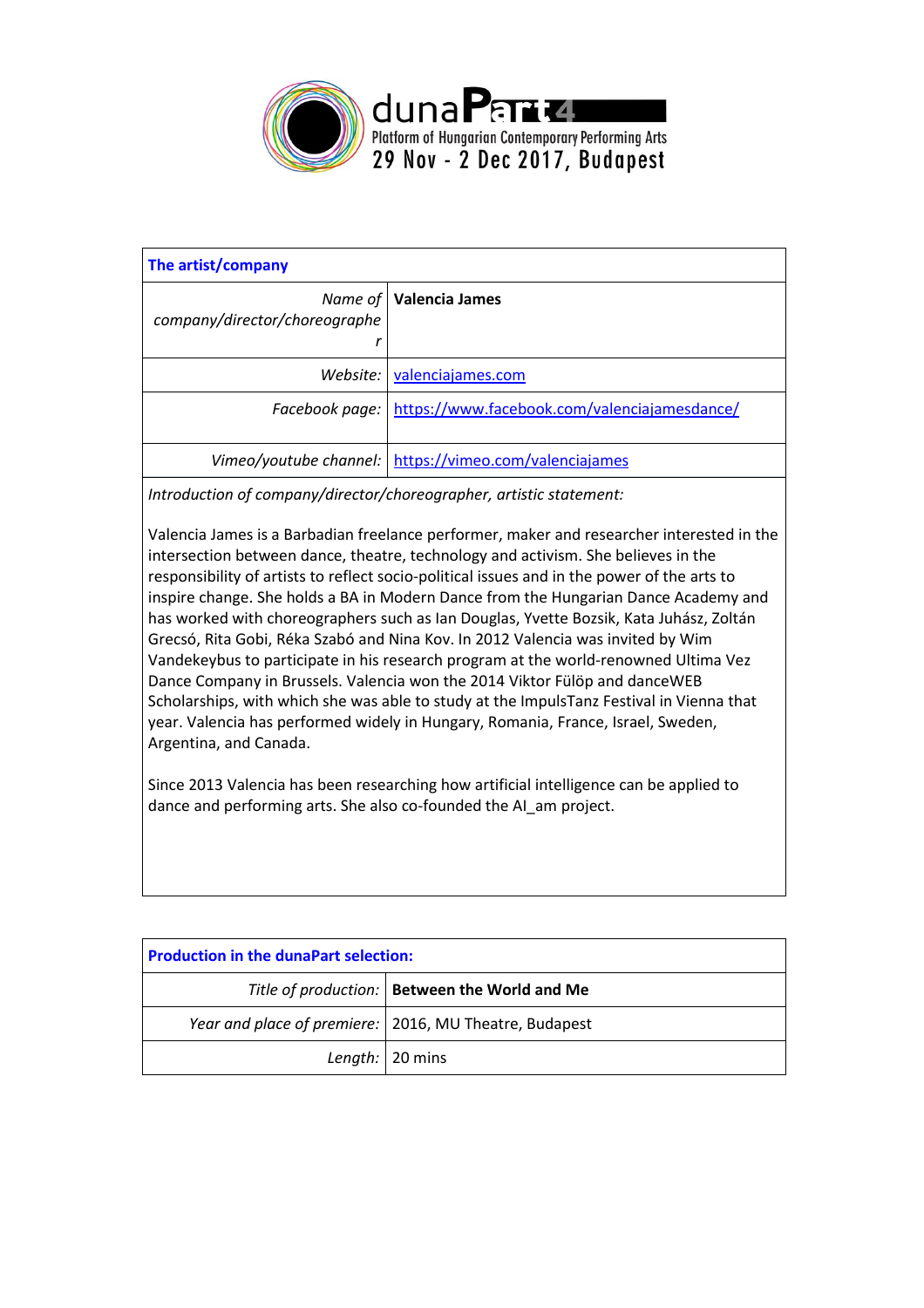

| Cast, creative team:                                                             |                                                                                                                                                                                       | Choreography, performance: Valencia James<br>Music, sound design: Ádám Márton Horváth<br>Lighting Design: Zoltán Grecsó |  |  |
|----------------------------------------------------------------------------------|---------------------------------------------------------------------------------------------------------------------------------------------------------------------------------------|-------------------------------------------------------------------------------------------------------------------------|--|--|
| Link to the trailer:                                                             |                                                                                                                                                                                       | https://vimeo.com/204371583                                                                                             |  |  |
| Link to the full length recording-<br>with password if applicable:               | https://vimeo.com/233292721<br><b>BtWaM</b>                                                                                                                                           |                                                                                                                         |  |  |
| Coproducers:                                                                     |                                                                                                                                                                                       |                                                                                                                         |  |  |
| Supporters:                                                                      | L1 Association, Workshop Foundation                                                                                                                                                   |                                                                                                                         |  |  |
| Past international tours and<br>festival presentations<br>(venue/festival, city) | 2016 Hungarian Contemporary Dance Festival, Dock 11,<br><b>Berlin</b><br>2017 Next Fest, Trafó House of Contemporary Arts,<br><b>Budapest</b><br>2017 Mala Inventura Festival, Prague |                                                                                                                         |  |  |
| Number of performers:                                                            | 1                                                                                                                                                                                     |                                                                                                                         |  |  |
| Total number of people on tour:                                                  | 1                                                                                                                                                                                     |                                                                                                                         |  |  |
| <b>Basic technical requirements</b>                                              |                                                                                                                                                                                       |                                                                                                                         |  |  |
| Size of stage (width x depth x height)                                           |                                                                                                                                                                                       | min. $10m \times 8m \times 4m$                                                                                          |  |  |
| Scale of venue (small/medium/large)                                              |                                                                                                                                                                                       | Small-medium                                                                                                            |  |  |
| Length of setup and strike:                                                      |                                                                                                                                                                                       | Specials set up:1-1.5 hrs, (provided general<br>lighting already in place!)                                             |  |  |
| Any particular technical requirement:                                            |                                                                                                                                                                                       |                                                                                                                         |  |  |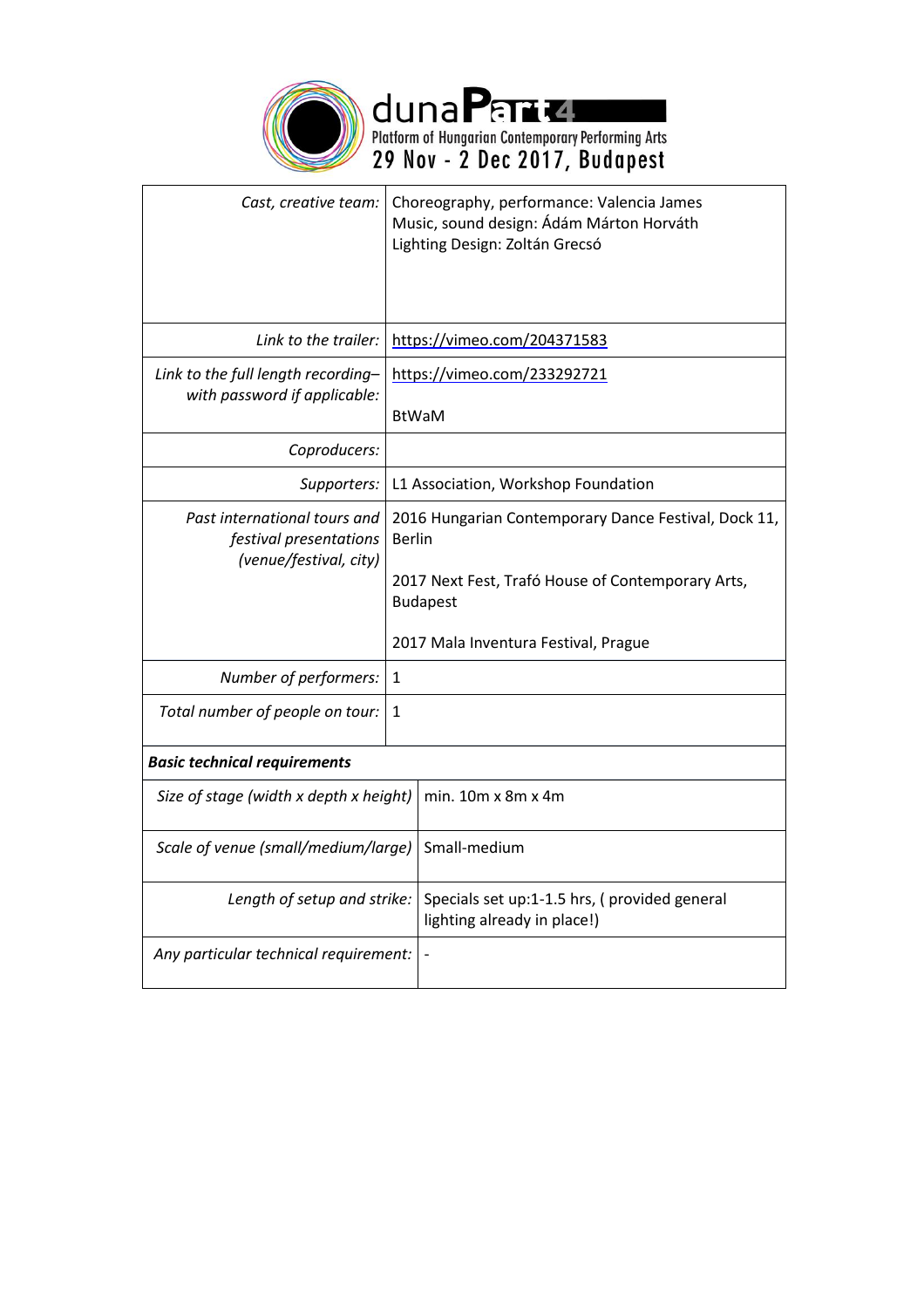

## *Synopsis/Description of performance:*

Nine years ago I moved to Hungary and suddenly I went from being Valencia, a passionate dancer and proud Barbadian to a negro girl, a walking chocolate bar, a black Jezebel. *Between the World and Me* is a reflection on living in a pre-dominantly white Central European society as a woman of Afro-Caribbean origin, the awkward encounters and complex questions of identity. Adopting its title and starting point from the awardwinning bestseller of African American writer, Ta-Nehisi Coates, the piece explores the dehumanising violence of stereotypes.

| <b>Future productions:</b>                       |                                                                         |
|--------------------------------------------------|-------------------------------------------------------------------------|
| (Working) title of $ $ Al_am here<br>production: |                                                                         |
| place of premiere:                               | Planned time and   October 10, 2017, Trafó House of Contemporary Arts   |
|                                                  | Coproducers:   Scene 44, n+n corsino Marseille, 3:e Vaningen Gothenburg |